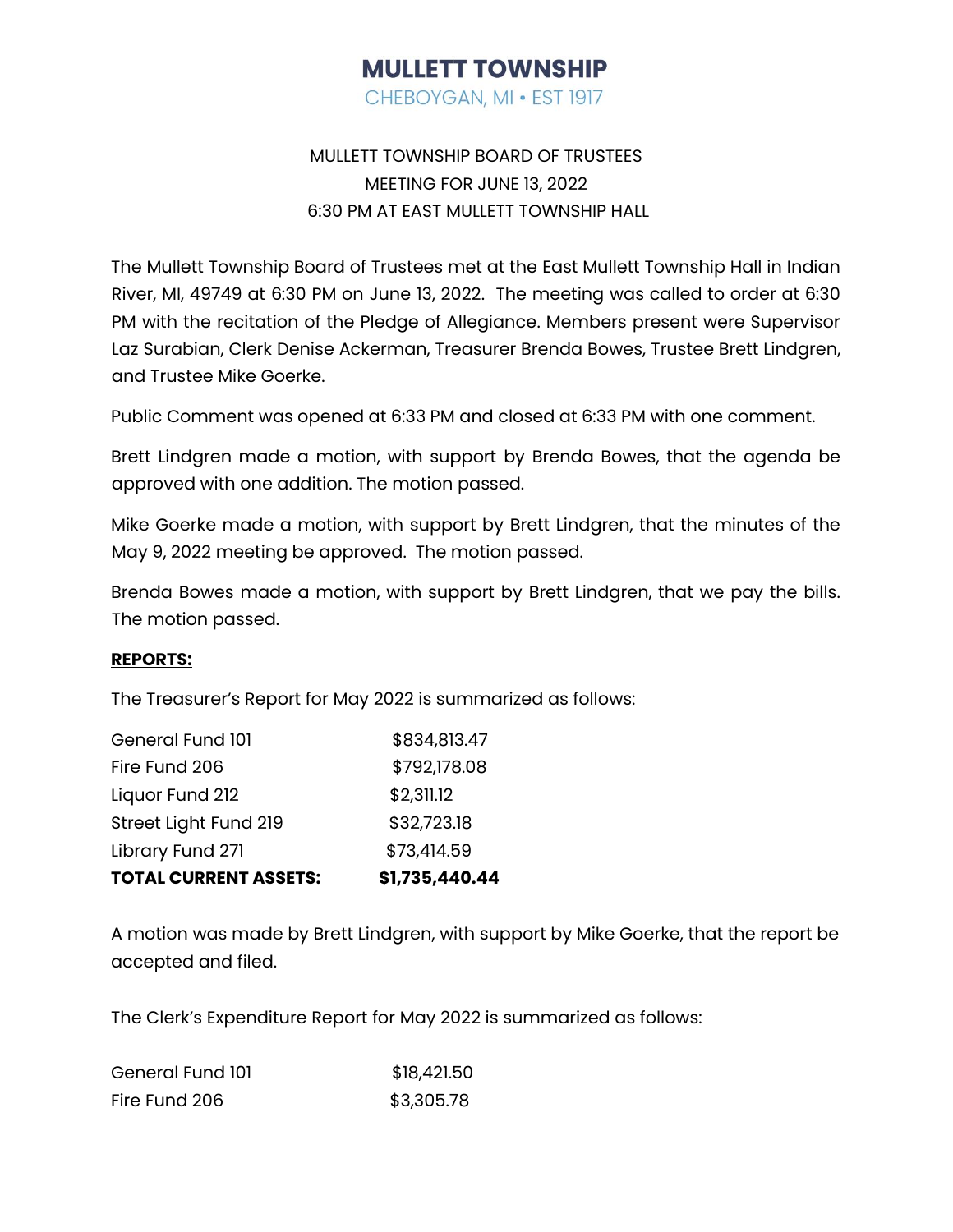## **MULLETT TOWNSHIP**

CHEBOYGAN, MI . EST 1917

| <b>TOTAL EXPENDITURES:</b> | \$25,843.69 |
|----------------------------|-------------|
| Library Fund 271           | \$3,033.20  |
| Street Light Fund 219      | \$921.73    |
| Liquor Fund 212            | \$161.48    |

A motion was made by Brett Lindgren, with support by Brenda Bowes, that the report be accepted and filed.

The Clerk reported that the Election Commission would meet on July 11, 2022, at 6:15 PM prior to the monthly Board of Trustees meeting to appoint Election Inspectors for the August 2, 2022, State-wide Primary Election.

The Treasurer reported to the Clerk that all accounts were balanced for the month of May.

Topinabee Fire Chief Mike English made the monthly Fire Report, reporting 17 runs (8 EMS and 9 Fire) for May; 6 in Mullett Township, 10 in Burt Township and 1 for mutual aid.

East Mullett Fire Chief John Parrott made the monthly Fire Report, reporting 1 Fire run in May.

A motion was made by Mike Goerke, with support by Laz Surabian, that the video recordings of the Township meetings be left up on the UTube channel indefinitely. The motion failed by roll call vote: Supervisor Surabian, yes; Clerk Ackerman, no; Treasurer Bowes, no; Trustee Lindgren, no; and Trustee Goerke, yes.

### **OLD BUSINESS**:

• A motion was made by Mike Goerke, with support from Brett Lindgren, to accept the estimate recommended by our engineers at Wade Tim from MI Property Improvement, LLC in the amount of \$23,140 for the Woodruff Launch repair. The motion passed.

### **CURRENT BUSINESS**

• Brenda Bowes made a motion, with support from Brett Lindgren, that the Board approve the signage proposed by the TDA for the Topinabee SummerFair & Market on Saturday, July 30, 2022. The motion passed.